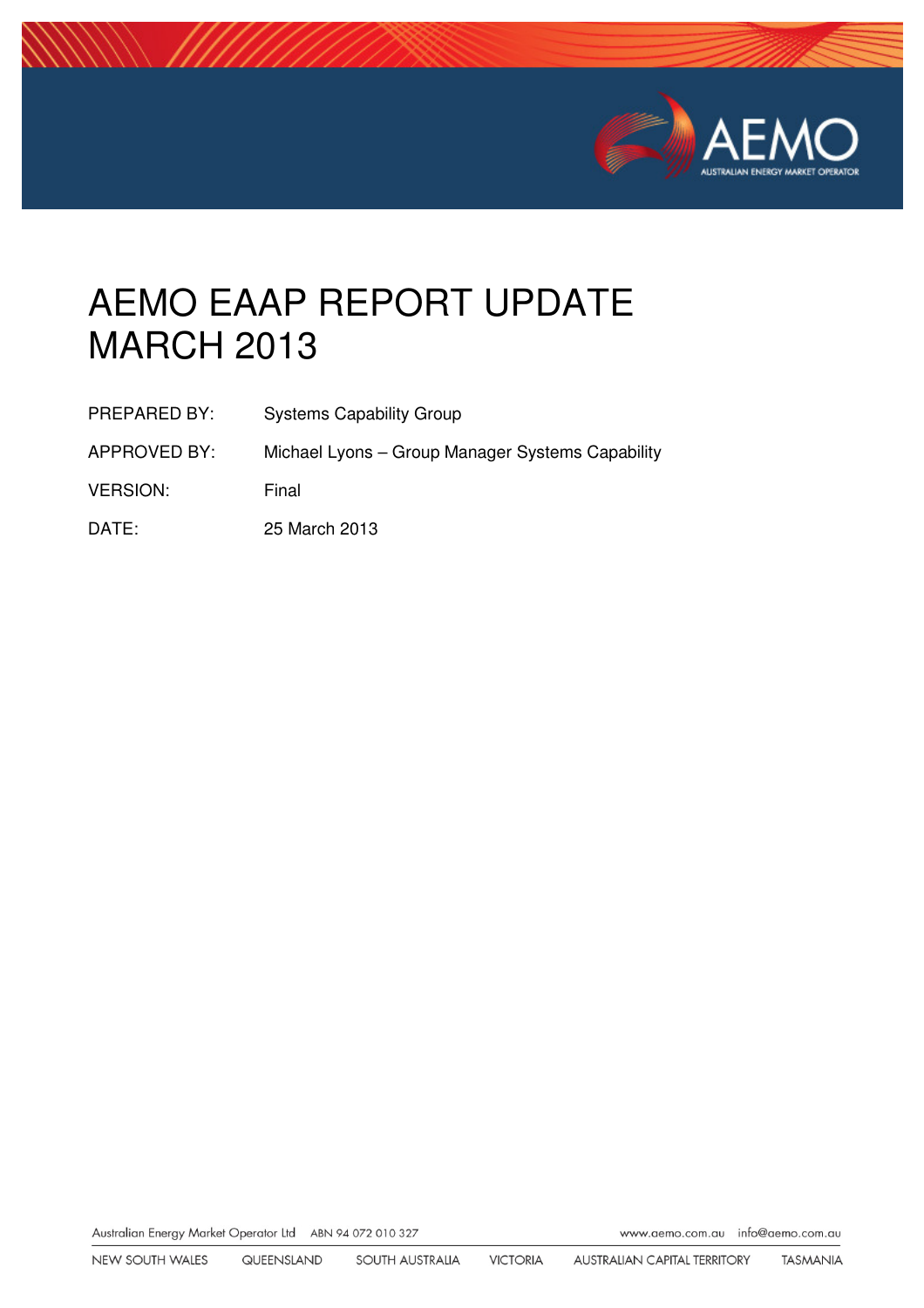

## **Disclaimer**

#### **Purpose**

This report has been prepared by the Australian Energy Market Operator Limited (AEMO) for the sole purpose of meeting obligations in accordance with clause 3.7C of the National Electricity Rules.

#### **No reliance or warranty**

This report contains data provided by third parties and might contain conclusions or forecasts and the like that rely on that data. This data might not be free from errors or omissions. While AEMO has used due care and skill, AEMO does not warrant or represent that the data, conclusions, forecasts or other information in this report are accurate, reliable, complete or current or that they are suitable for particular purposes. You should verify and check the accuracy, completeness, reliability and suitability of this report for any use to which you intend to put it, and seek independent expert advice before using it, or any information contained in it.

#### **Limitation of liability**

To the extent permitted by law, AEMO and its advisers, consultants and other contributors to this report (or their respective associated companies, businesses, partners, directors, officers or employees) shall not be liable for any errors, omissions, defects or misrepresentations in the information contained in this report, or for any loss or damage suffered by persons who use or rely on such information (including by reason of negligence, negligent misstatement or otherwise). If any law prohibits the exclusion of such liability, AEMO's liability is limited, at AEMO's option, to the re-supply of the information, provided that this limitation is permitted by law and is fair and reasonable.

© 2013 - Australian Energy Market Operator Ltd. All rights reserved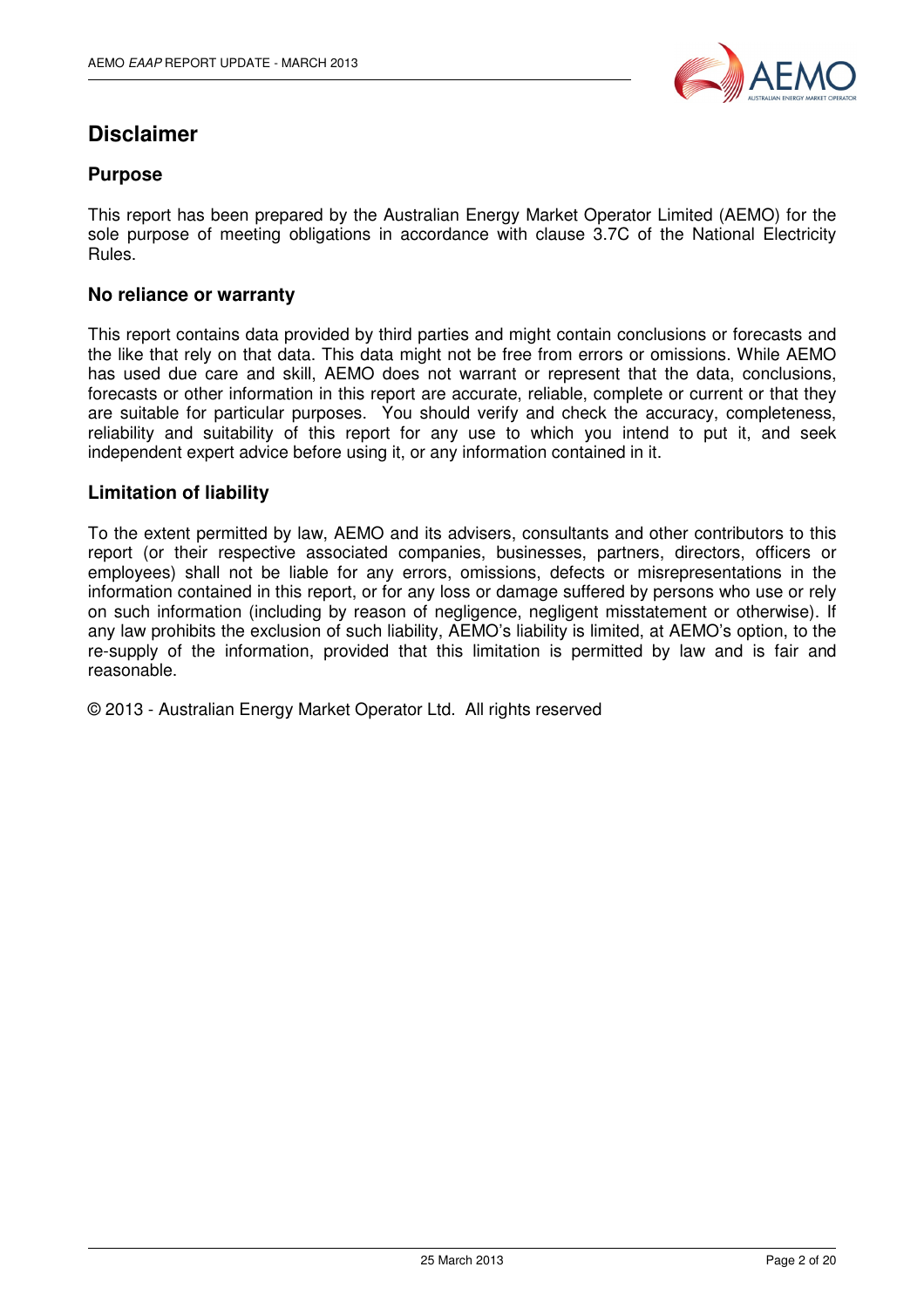

## **Contents**

| $\mathbf{1}$   |                                                                             |
|----------------|-----------------------------------------------------------------------------|
| 1.1            |                                                                             |
| 1.2            |                                                                             |
| 1.3            |                                                                             |
| 1.4            |                                                                             |
| $\overline{2}$ |                                                                             |
| 3              |                                                                             |
| 3.1            |                                                                             |
| 3.2            |                                                                             |
| 4              |                                                                             |
| 4.1            | Scenario 1: Low Rainfall - Forecast Unserved Energy (GWh)  11               |
| 4.2            | Scenario 2: Short Term Average Rainfall - Forecast Unserved Energy (GWh) 12 |
| 4.3            | Scenario 3: Long Term Average Rainfall - Forecast Unserved Energy (GWh) 13  |
| 4.4            | FORECAST MONTHLY ENERGY GENERATION ON NEM-WIDE BASIS  14                    |
| 4.5            |                                                                             |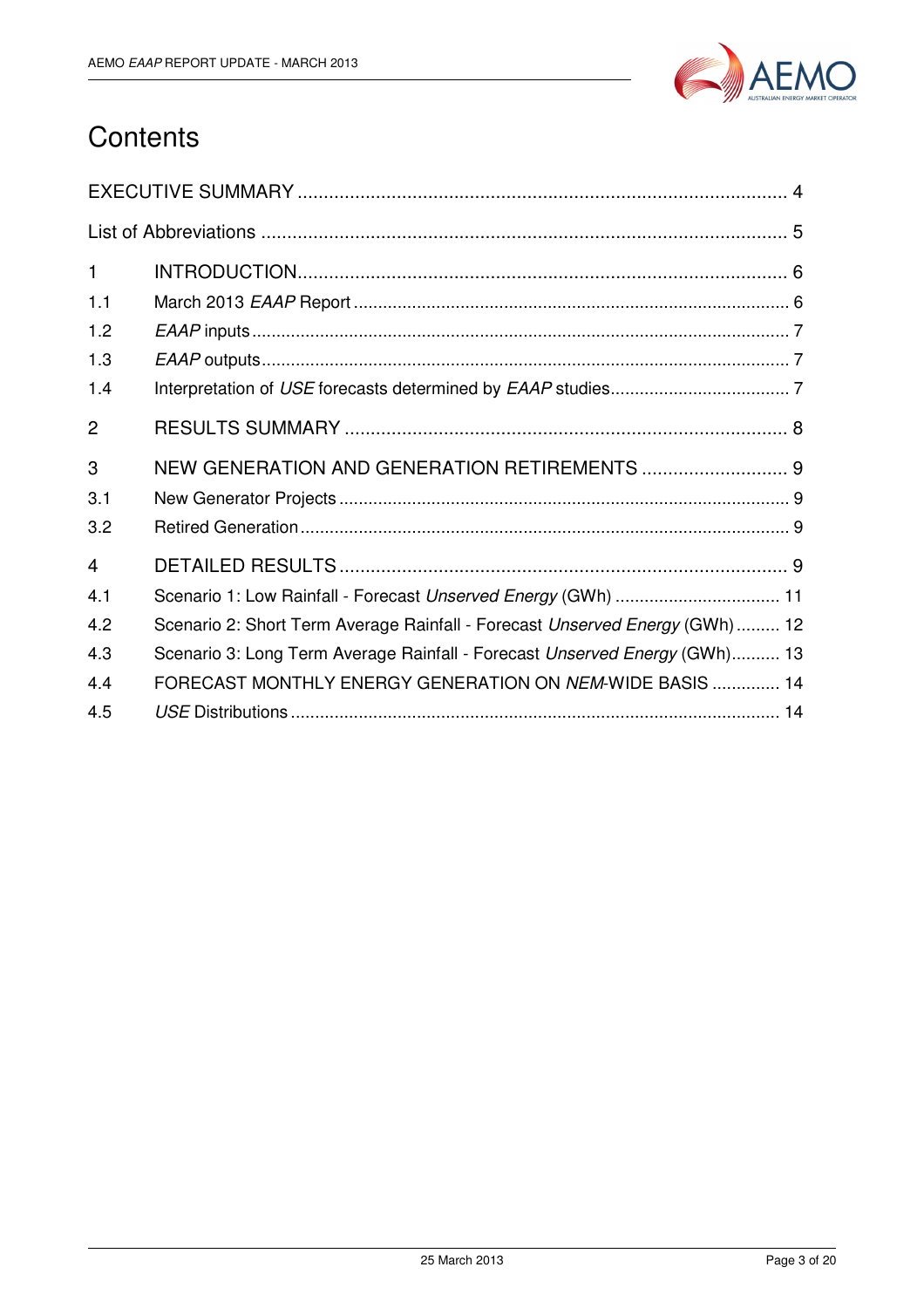

### **EXECUTIVE SUMMARY**

The purpose of the Energy Adequacy Assessment Projection (EAAP) report for March 2013 is to provide an analysis of the potential effects of the water availability and the other energy  $\rm{constraints}^1$  on the electricity system, under a range of scenarios, over a 24 month period.

National Electricity Market (NEM) standards currently state that *Unserved Energy* per year for each region must not exceed 0.002% of the total energy consumed in that region for that year.

The NEM is required to operate with defined levels of reserve in order to meet the required standard of supply reliability.

Based on the results of March 2013 EAAP studies, AEMO has determined that the forecast Unserved Energy is below the Reliability Panel Standard of 0.002% for all regions for both years in the three scenarios covered, with the exception of the Victorian region, year 2, low rainfall scenario.

This indicates that the availability of energy in all NEM regions, excluding the Victorian Region for the low rain fall scenario in year 2, meets the reliability standard for supply adequacy over the coming 24 month period.

More detailed results are presented in sections 2 and 4.

The results of this study are largely based on the energy constraints provided by Scheduled Generators, as well as planned generation outages, power transfer capability of the NEM power system and a combination of demand forecasts that were provided by Jurisdictional Planning Bodies for the purposes of ESOO as well AEMO's own forecasts.

Information was provided on the level of energy constraints that each scheduled generating unit would be likely to experience under the three rainfall scenarios below (further discussed in section 1.1):

• Low rainfall

j

- Short term average rainfall
- Long term average rainfall

<sup>1</sup> Energy generation can be constrained due to limitations of fuel supply in addition to the availability of water supplies.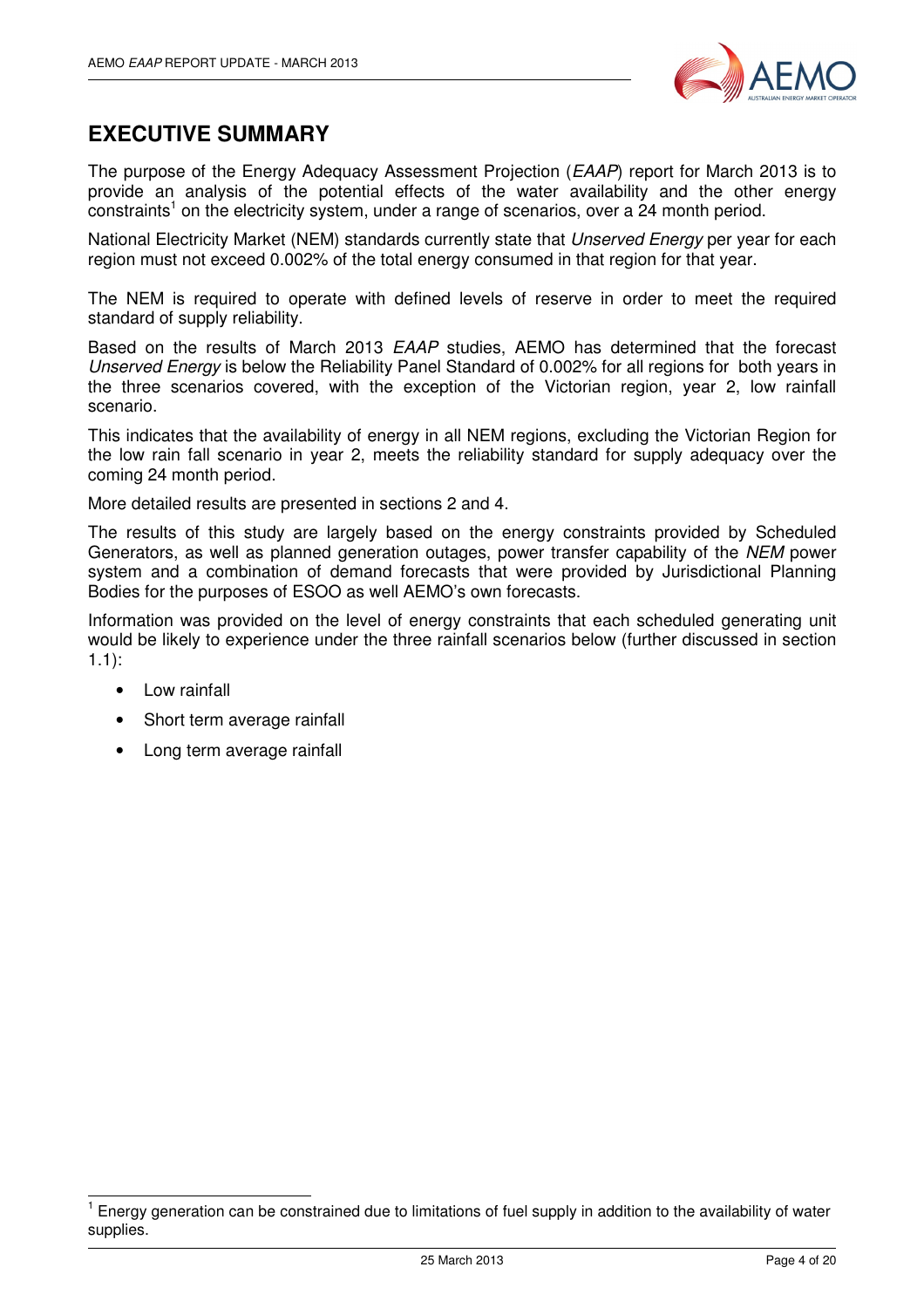

## **List of Abbreviations**

| Abbreviation   | Term                                                |
|----------------|-----------------------------------------------------|
| <b>AEMO</b>    | Australian Energy Market Operator                   |
| <b>EAAP</b>    | <b>Energy Adequacy Assessment Projection</b>        |
| <b>ESOO</b>    | <b>Electricity Statement of Opportunities</b>       |
| <b>GELF</b>    | <b>Generator Energy Limitation Framework</b>        |
| <b>MT PASA</b> | Medium Term Projected Assessment of System Adequacy |
| <b>NEM</b>     | <b>National Electricity Market</b>                  |
| <b>NTNDP</b>   | National Transmission Network Development Plan      |
| <b>POE</b>     | Probability of Exceedence                           |
| <b>USE</b>     | <b>Unserved Energy</b>                              |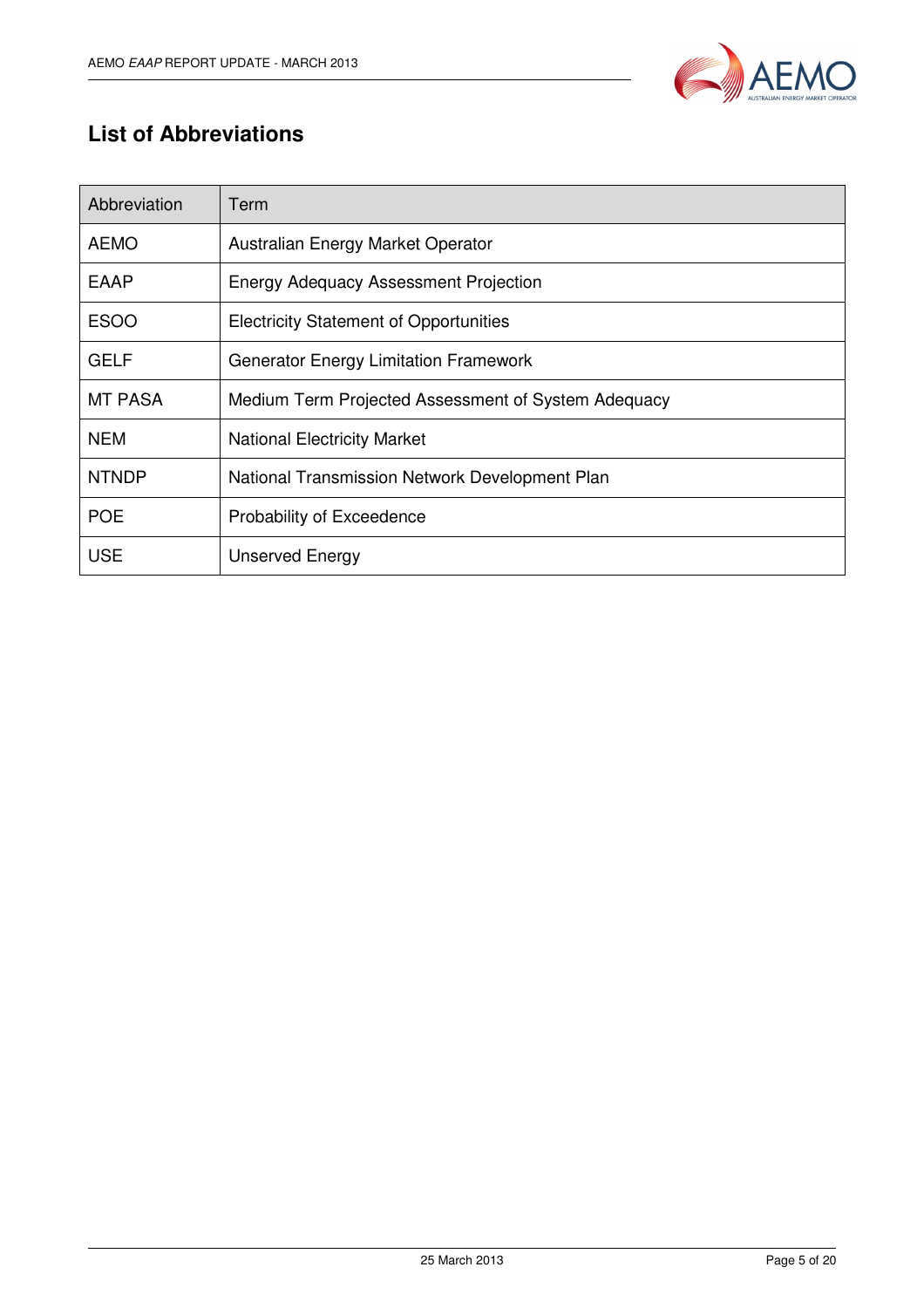

## **1 INTRODUCTION**

AEMO publishes the EAAP<sup>2</sup> on a quarterly basis to provide an analysis of the potential effects of the water availability and the other energy constraints on the electricity system, under a range of scenarios, over a 24 month period.

The National Electricity Rule 3.7C(n) requires AEMO to comply with EAAP guidelines<sup>3</sup> in preparing EAAP.

The  $EAAP<sup>4</sup>$  replaced the quarterly AEMO Drought Scenarios Investigation Report, with the final Drought Report having been published in December 2009. The first EAAP was published on 31 March 2010.

EAAP uses probabilistic modelling to determine the regional Unserved Energy (USE) at an hourly resolution during the 24 month study period.

The annual percentage of USE per region is the key indicator of energy adequacy in the NEM.

#### **1.1 March 2013 EAAP Report**

The study period<sup>5</sup> for this EAAP report is from 1 April 2013 to 31 March 2015.

The closing date for submitting Variable Generator Energy Limitation Framework (GELF) Parameters<sup>6</sup> by Scheduled Generators was 7 February 2013.

For the purpose of this report 'Year 1' is defined as 1 April 2013 to 31 March 2014, and 'Year 2' is defined as 1 April 2014 to 31 March 2015.

This EAAP report is based on the following three Rainfall Scenarios:

**Scenario 1:** Low rainfall – based on rainfall between 1 July 2006 and 30 June 2007 for all Regions except New South Wales. For New South Wales the low rainfall scenario is based on the rainfall experienced between 1 June 2006 and 31 May 2007<sup>7</sup>.

**Scenario 2:** Short term average rainfall – based on the average rainfall recorded over the past 10 years.

**Scenario 3:** Long term average rainfall – based on the average rainfall recorded over the past 50 years, or the longest period for which rainfall data is available should this be less than 50 years.

http://www.aemo.com.au/Electricity/Resources/Reports-and-Documents/~/media/Files/Other/electricityops/EAAP\_Guidelines.ashx

 $4$  Previous AEMO *EAAP* are available at the following location on *AEMO* website: http://www.aemo.com.au/Electricity/Resources/Reports-and-Documents/EAAP

 2 Energy Adequacy Assessment Projection (EAAP) – Glossary of the Electricity Market Rules defines the EAAP as 'A projection of AEMO's assessment of energy availability that accounts for energy constraints for each month over a 24 month period, which is prepared and published in accordance with rule 3.7C and is measured as Unserved Energy for each region.'

 $^3$  The *EAAP guidelines* have been determined following Electricity Rule Consultation Procedures and can be accessed using the following web link:

<sup>&</sup>lt;sup>5</sup> A study period refers to a specified time period for which the Energy Adequacy Assessment Projections are conducted.

 $^6$  Generator Energy Limitation Framework (GELF) – Glossary of the Electricity Market Rules defines the GELF as "A description of the energy constraints that affect the ability of scheduled generating unit to generate electricity prepared in accordance with the EAAP guidelines."

 $<sup>7</sup>$  Had this change not been made for New South Wales, the low rainfall scenario would have had more</sup> rainfall than the short term average rainfall scenario in the catchment areas.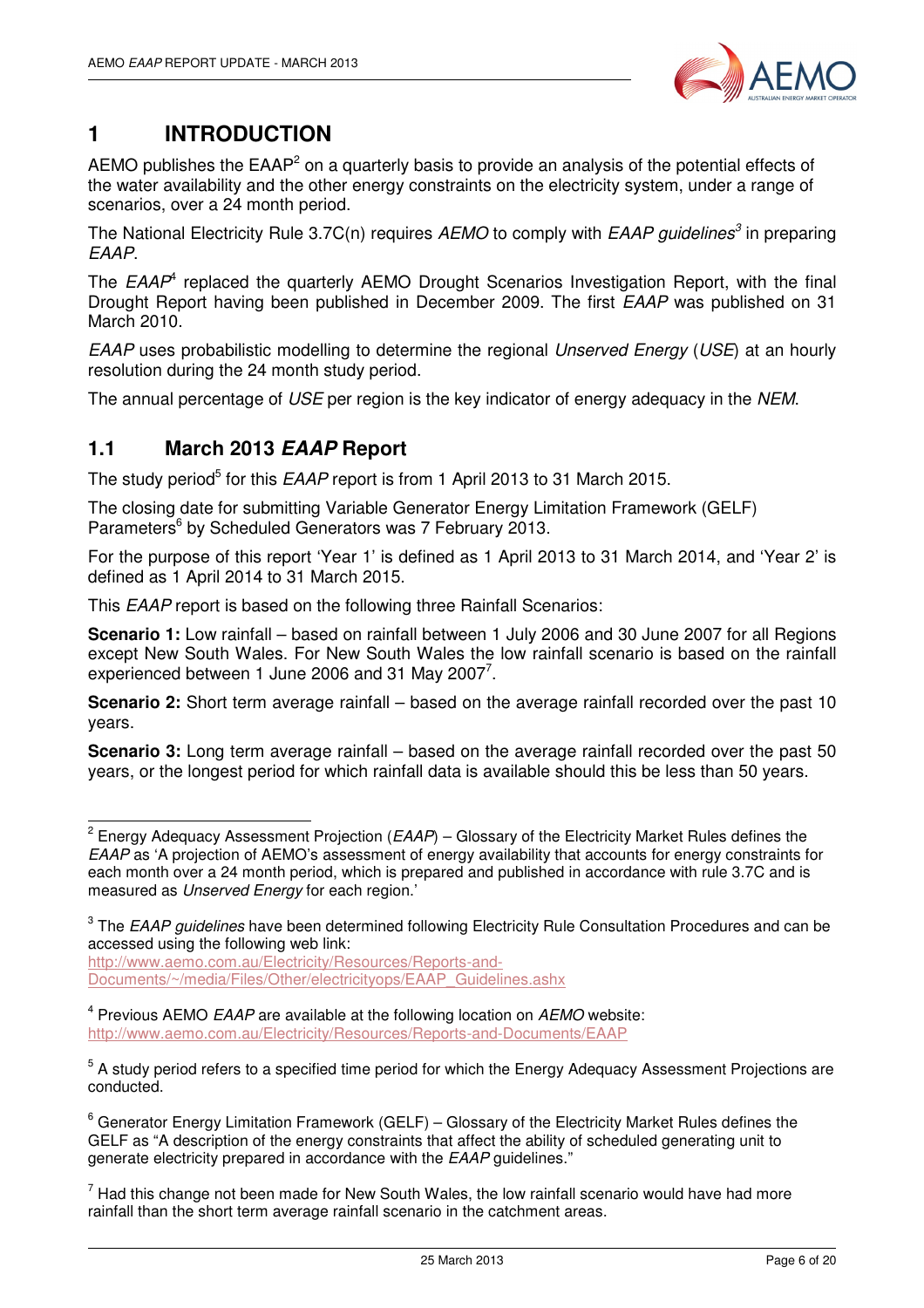

### **1.2 EAAP inputs**

Scheduled Generators provided their generation constraints under various rainfall scenarios for the March 2013 EAAP.

The demand profiles used in March 2013 EAAP are consistent with the energy and demand projections published in the 2012 National Electricity Forecasting Report (NEFR). Suitable adjustments have been made to the demand profiles used in EAAP to take into account the generation contributions from the existing and committed future non-scheduled generation.

EAAP models the availability of the existing and committed future scheduled and semi-scheduled generation as well as the anticipated increases to capacities of existing scheduled and semischeduled generation used in MT PASA process as a key input.

Refer to EAAP Guidelines<sup>8</sup> for information on the other EAAP inputs.

#### **1.3 EAAP outputs**

The EAAP quidelines require AEMO to publish the following EAAP reports:

- 1. EAAP Public Report This report will include the following items for each of the Scenarios on regional basis:
	- Monthly USE for the study period in GWh
	- USE for the first 12 months and for the second 12 months in the study period in GWh
	- Monthly energy generation for the study period in GWh on a NEM-wide basis
- 2. Participant EAAP reports<sup>9</sup> for each Generator who owns scheduled generating units or hydro power schemes that have been included in each of the Scenarios:
	- Monthly energy generation reductions in GWh for the scheduled generating unit or hydro power scheme for the study period
	- Monthly capacity reductions in MW for the scheduled generating unit or hydro power scheme for the study period
	- Monthly generation contribution in GWh from the scheduled generating unit or hydro power scheme for the study period
	- Monthly generation contribution in GWh for the first 12 months and for the second 12 months in the study period.

This AEMO EAAP Report Update March 2013 covers the requirement to publish the EAAP Public Report (i.e. first report stated above).

#### **1.4 Interpretation of USE forecasts determined by EAAP studies**

The electricity supply estimates in this *EAAP* Report are based on the variable GELF parameters submitted by NEM Scheduled Generators as required by the EAAP quidelines, during February and March 2013, so the results should be regarded as reflecting an input 'snapshot' taken at that time.

ersen.<br>8 EAAP Guidelines are available at: http://www.aemo.com.au/electricityops/408-0006.pdf

<sup>&</sup>lt;sup>9</sup> Participants are required to subscribe to the "EAAP\_Results" file if they wish to receive the participant EAAP reports. Participant file subscriptions are managed in the MMS Web Portal via the Data Subscriptions option available from the Data Interchange menu.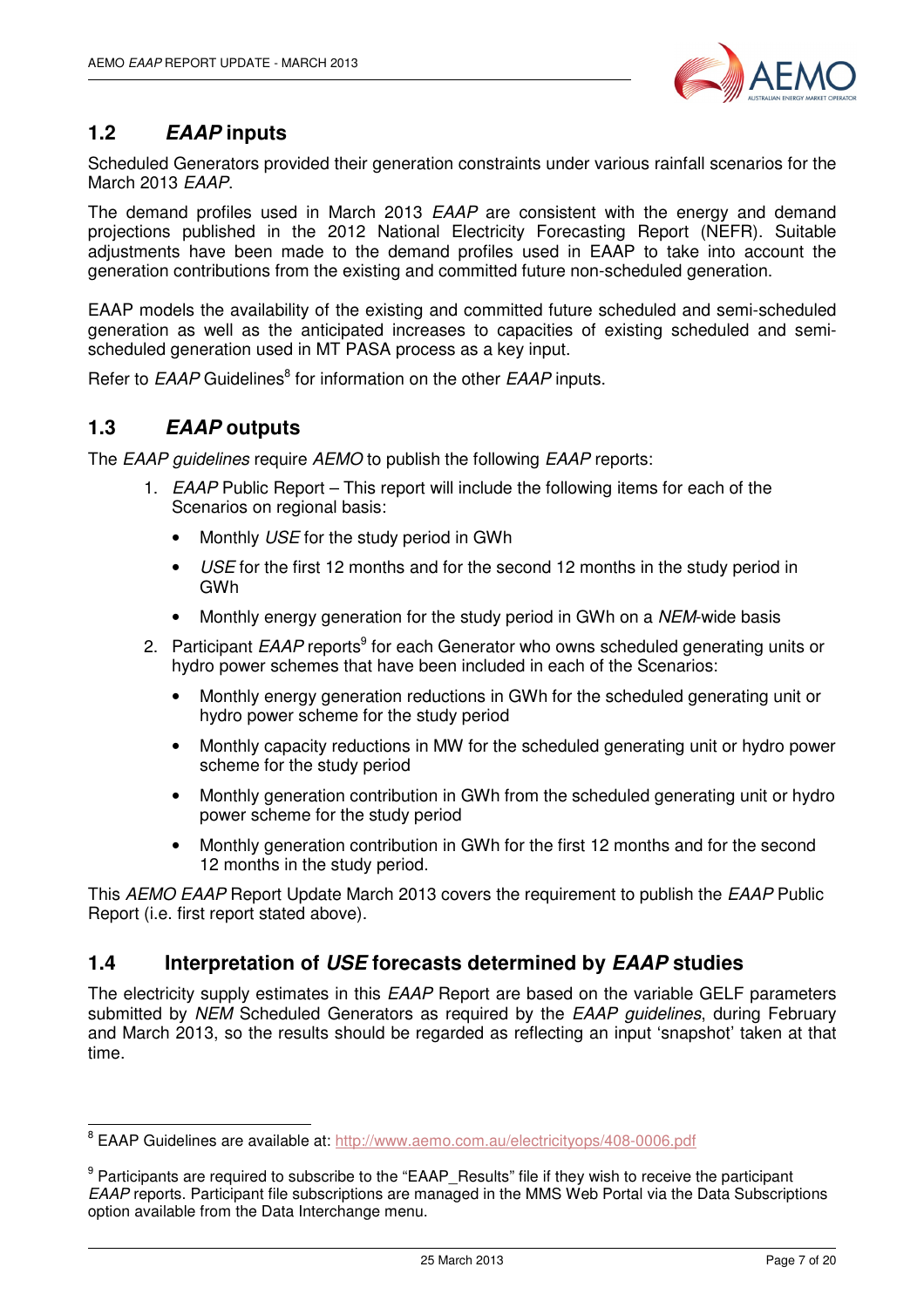

The water-related energy limitations submitted by Scheduled Generators are based on the known share of water available for generation at the time, as advised by jurisdictions and water authorities.

### **2 RESULTS SUMMARY**

The following tables summarise the annual Unserved Energy (USE) figures for each region, and provide comparisons between the EAAP published in December 2012 and March 2013.

Based on the results of March 2013 EAAP studies, AEMO has determined that the forecast Unserved Energy is below the Reliability Panel Standard of 0.002% for all regions for both years in the three scenarios covered in the March EAAP study, except for the Victoria region, year 2, low rainfall scenario.

| Low rainfall |                         | <b>NSW</b> | <b>QLD</b> | <b>SA</b>  | <b>TAS</b> | <b>VIC</b> |
|--------------|-------------------------|------------|------------|------------|------------|------------|
| Year 1       | December 2012<br>Update | $0.0000\%$ | $0.0000\%$ | $0.0000\%$ | $0.0000\%$ | 0.0000%    |
|              | March 2013<br>Update    | 0.0000%    | $0.0000\%$ | 0.0000%    | $0.0000\%$ | 0.0000%    |
| Year 2       | December 2012<br>Update | 0.0000%    | $0.0000\%$ | 0.0001%    | $0.0000\%$ | 0.0003%    |
|              | March 2013<br>Update    | 0.0000%    | $0.0001\%$ | 0.0016%    | 0.0000%    | 0.0052%    |

TABLE 1: UNSERVED ENERGY FOR SCENARIO 1 - LOW RAINFALL

| Short term average rainfall |                             | <b>NSW</b> | <b>QLD</b> | <b>SA</b>  | <b>TAS</b> | <b>VIC</b> |
|-----------------------------|-----------------------------|------------|------------|------------|------------|------------|
| Year 1                      | December 2012<br>Update     | 0.0000%    | $0.0000\%$ | 0.0000%    | $0.0000\%$ | $0.0000\%$ |
|                             | <b>March 2013</b><br>Update | 0.0000%    | $0.0000\%$ | 0.0000%    | $0.0000\%$ | $0.0000\%$ |
| Year <sub>2</sub>           | December 2012<br>Update     | $0.0000\%$ | $0.0000\%$ | $0.0001\%$ | $0.0000\%$ | $0.0001\%$ |
|                             | <b>March 2013</b><br>Update | $0.0000\%$ | $0.0000\%$ | $0.0001\%$ | $0.0000\%$ | $0.0001\%$ |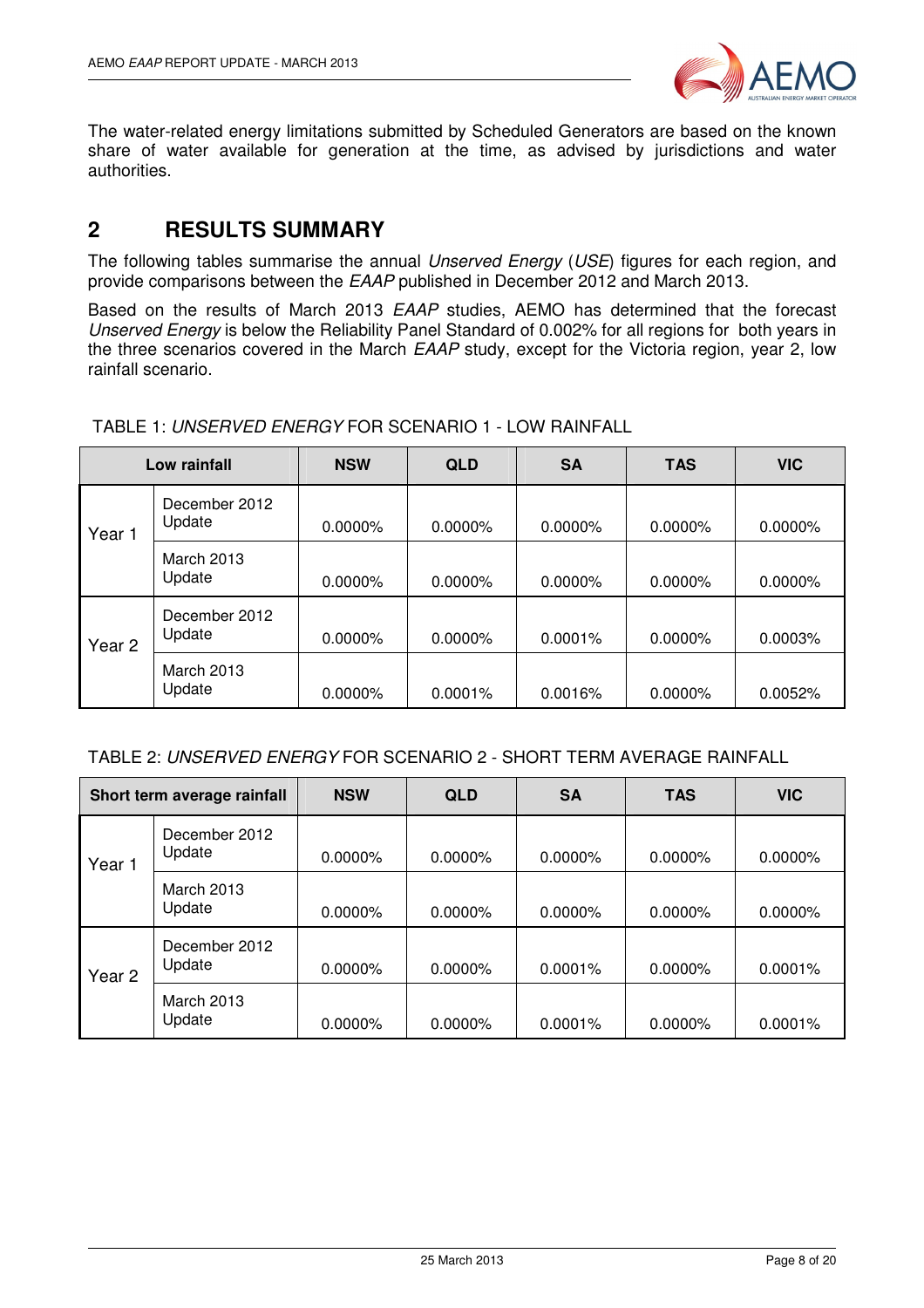

TABLE 3: UNSERVED ENERGY FOR SCENARIO 3 - LONG TERM AVERAGE RAINFALL

| Long term average rainfall |                                       | <b>NSW</b> | <b>QLD</b> | <b>SA</b> | <b>TAS</b> | <b>VIC</b> |
|----------------------------|---------------------------------------|------------|------------|-----------|------------|------------|
| Year 1                     | December 2012<br>Update<br>$0.0000\%$ |            | $0.0000\%$ | 0.0000%   | $0.0000\%$ | 0.0000%    |
|                            | March 2013<br>Update                  | $0.0000\%$ | $0.0000\%$ | 0.0000%   | $0.0000\%$ | $0.0000\%$ |
| Year <sub>2</sub>          | December 2012<br>Update               | $0.0000\%$ | $0.0000\%$ | 0.0001%   | $0.0000\%$ | $0.0001\%$ |
|                            | March 2013<br>Update                  | $0.0000\%$ | 0.0000%    | 0.0001%   | $0.0000\%$ | 0.0001%    |

## **3 NEW GENERATION AND GENERATION RETIREMENTS**

#### **3.1 New Generator Projects**

Based on the information published on the Generation Information Page<sup>10</sup>, as well as on the subsequent updates received, the following committed significant scheduled and semi-scheduled generating units have been included in the model:

| <b>Station</b>         | <b>State</b> | Capacity | When           |
|------------------------|--------------|----------|----------------|
| Macarthur wind farm    | VIC.         | 420 MW   | Summer 2012/13 |
| Musselroe wind farm    | TAS          | 168 MW   | Winter 2013    |
| Snowtown Stage 2 South | SA           | 126 MW   | Winter 2014    |
| Snowtown Stage 2 North | SА           | 144 MW   | Spring 2014    |

#### **3.2 Retired Generation**

No additional retired generation for this quarter.

Munmorah No.3 and 4 units in New South Wales were assumed to be out of service with a recall time longer than 24 hours.

#### **4 DETAILED RESULTS**

The EAAP simulation studies provide forecasts of customer load that might not be able to be met during the study period. As the studies are probabilistic in nature, 400 simulation studies were performed for each rainfall scenario using both 10% Probability of Exceedence (POE) and 50% POE demand forecasts.

The results of all of these simulation studies have been 'averaged' as explained in the section 5.2 of the EAAP guidelines<sup>11</sup>, by giving a higher weighting to the more expected 50% POE results, whilst still capturing the influence of the more pessimistic 10% POE results:

 $\overline{\phantom{a}}$  $10$  The Generation Information Page is available on  $AEMO$  website at:

http://www.aemo.com.au/Electricity/Planning/Related-Information/Generation-Information

This webpage was last updated on 22 February 2013.

<sup>&</sup>lt;sup>11</sup> The  $EAAP$  guidelines are available at the following location on AEMO website: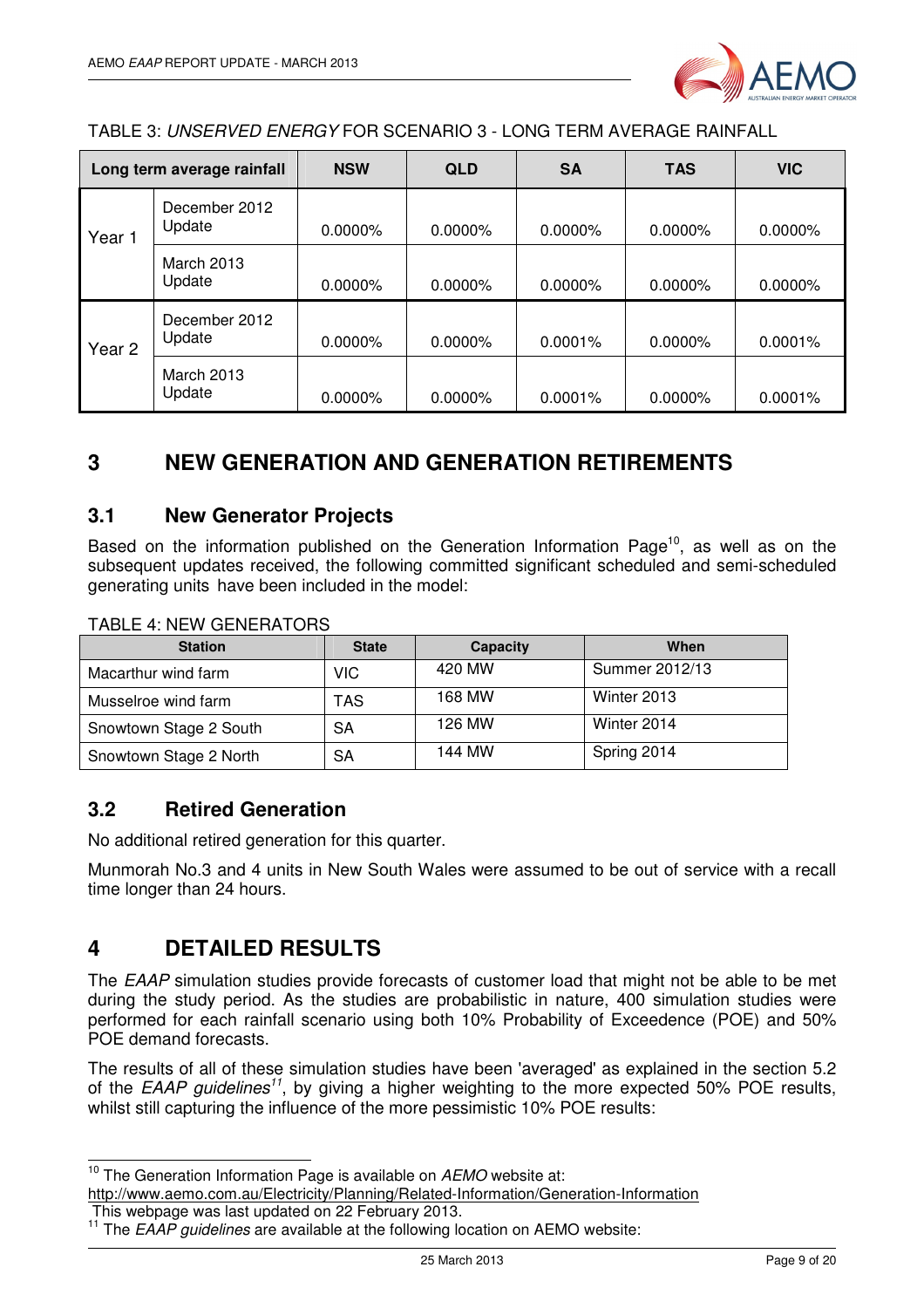

Weighted result =  $0.696 \times 50\%$  POE result +  $0.304 \times 10\%$  POE result.

The figures in the following tables represent the average monthly regional energy demand that was not able to be met in gigawatt hours (GWh).

The forecast Unserved Energy figures presented in the following tables should not be interpreted as certainty of blackouts, but rather as an estimate of what could occur as it is not possible to be certain about future customer demand or generator failures with the EAAP modelling conducted.

If customer demand is moderate to low, or generator failures do not occur at critical times, then the Unserved Energy estimates contained in this update are unlikely to eventuate.

Shaded cells indicate where USE exceeds the Reliability Panel Standard of 0.002% in a region.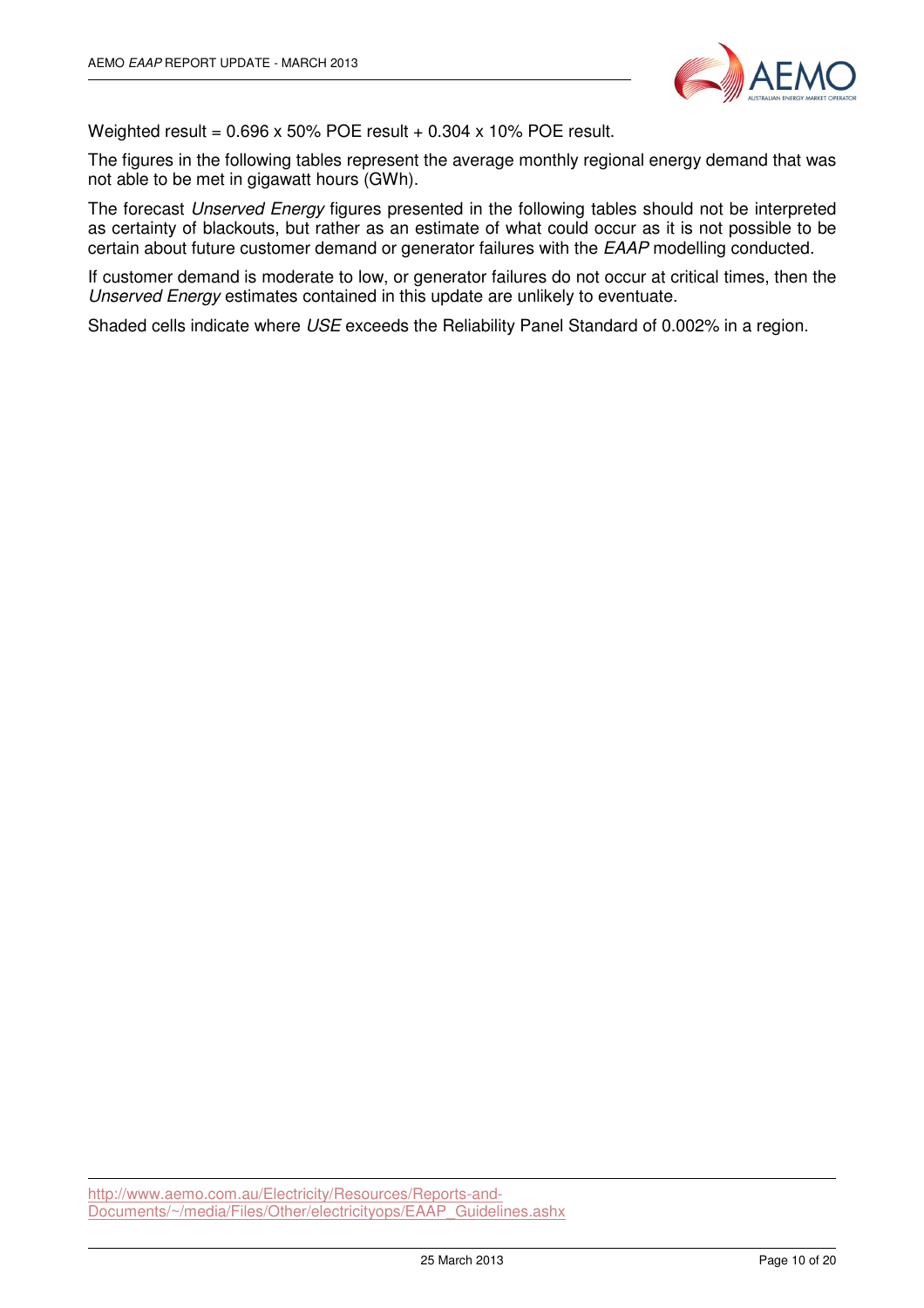

## **4.1 Scenario 1: Low Rainfall - Forecast Unserved Energy (GWh)**

TABLE 5: FORECAST USE IN SCENARIO 1 – LOW RAINFALL

|                  | <b>NSW</b>               | QLD            | <b>SA</b>                    | <b>TAS</b>                   | <b>VIC</b>               |
|------------------|--------------------------|----------------|------------------------------|------------------------------|--------------------------|
| Apr-13           | $\overline{a}$           |                |                              |                              |                          |
| May-13           |                          |                |                              |                              |                          |
| $Jun-13$         | $\overline{a}$           |                |                              | -                            |                          |
| $Jul-13$         | 0.0045                   |                |                              |                              |                          |
| Aug-13           |                          | 0.0005         |                              | -                            |                          |
| Sep-13           |                          | $\frac{1}{2}$  |                              |                              |                          |
| Oct-13           |                          | 0.0003         |                              |                              |                          |
| <b>Nov-13</b>    |                          |                |                              |                              |                          |
| Dec-13           |                          | 0.0003         |                              |                              |                          |
| $Jan-14$         |                          |                | 0.0031                       |                              | 0.0084                   |
| Feb-14           |                          |                | 0.0030                       |                              | 0.0028                   |
| Mar-14           |                          |                | $\blacksquare$               |                              | 0.0010                   |
| <b>Total GWh</b> | 0.0045                   | 0.0011         | 0.0060                       |                              | 0.0121                   |
| Region %         |                          |                |                              |                              |                          |
| Apr-14           |                          |                |                              |                              |                          |
| May-14           |                          |                |                              |                              |                          |
| $Jun-14$         |                          |                | 0.0004                       |                              |                          |
| $Jul-14$         | $\overline{a}$           | 0.0013         | $\qquad \qquad \blacksquare$ | $\qquad \qquad \blacksquare$ | $\overline{\phantom{0}}$ |
| Aug-14           | $\overline{a}$           | $\overline{a}$ | $\overline{\phantom{0}}$     | -                            |                          |
| Sep-14           | $\overline{a}$           | $\blacksquare$ | $\qquad \qquad \blacksquare$ | $\overline{\phantom{0}}$     | $\overline{\phantom{0}}$ |
| Oct-14           |                          | 0.0027         |                              |                              |                          |
| Nov-14           |                          |                |                              |                              |                          |
| Dec-14           |                          | 0.0053         | $\overline{\phantom{0}}$     | $\overline{\phantom{0}}$     | 0.0016                   |
| $Jan-15$         |                          | 0.0096         | 0.0730                       |                              | 0.2595                   |
| Feb-15           | 0.0056                   | 0.0106         | 0.1232                       | -                            | 1.9113                   |
| Mar-15           | $\overline{\phantom{a}}$ | 0.0012         | $\blacksquare$               | $\overline{\phantom{0}}$     | 0.4278                   |
| <b>Total GWh</b> | 0.0056                   | 0.0307         | 0.1967                       | $\overline{\phantom{0}}$     | 2.6001                   |
| Region %         |                          | 0.0001%        | 0.0016%                      | -                            | 0.0052%                  |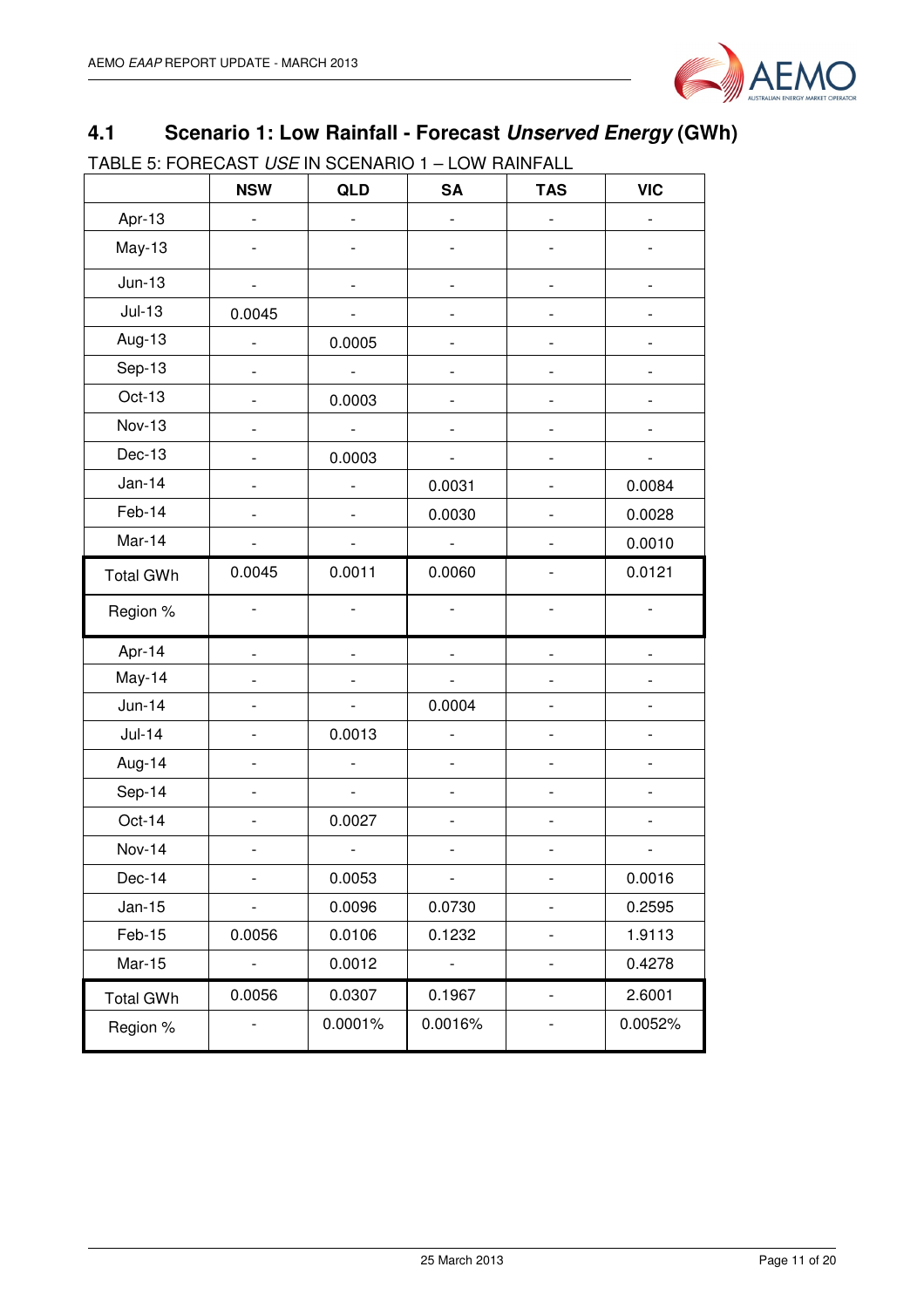

## **4.2 Scenario 2: Short Term Average Rainfall - Forecast Unserved Energy (GWh)**

|                  | <b>NSW</b>                   | <b>QLD</b>                   | <b>SA</b>                | <b>TAS</b>               | <b>VIC</b>                   |
|------------------|------------------------------|------------------------------|--------------------------|--------------------------|------------------------------|
| Apr-13           |                              |                              |                          |                          |                              |
| May-13           |                              |                              |                          |                          |                              |
| $Jun-13$         |                              |                              |                          |                          |                              |
| $Jul-13$         | 0.0046                       |                              |                          |                          |                              |
| Aug-13           |                              | 0.0006                       |                          |                          |                              |
| Sep-13           | $\overline{a}$               | $\overline{\phantom{a}}$     |                          |                          |                              |
| Oct-13           | -                            | 0.0003                       |                          | $\overline{\phantom{a}}$ |                              |
| <b>Nov-13</b>    |                              | $\blacksquare$               |                          |                          |                              |
| Dec-13           |                              | 0.0004                       |                          |                          |                              |
| $Jan-14$         |                              |                              | 0.0029                   |                          | 0.0082                       |
| Feb-14           |                              |                              | 0.0022                   |                          | 0.0027                       |
| Mar-14           |                              |                              |                          |                          | 0.0012                       |
| <b>Total GWh</b> | 0.0046                       | 0.0013                       | 0.0051                   |                          | 0.0121                       |
| Region %         |                              | $\qquad \qquad \blacksquare$ |                          |                          |                              |
| Apr-14           |                              |                              |                          |                          |                              |
| May-14           |                              |                              |                          |                          |                              |
| $Jun-14$         |                              |                              | 0.0005                   |                          |                              |
| $Jul-14$         |                              | 0.0013                       | $\overline{a}$           |                          |                              |
| Aug-14           | $\qquad \qquad \blacksquare$ | $\overline{a}$               | $\overline{a}$           | $\overline{\phantom{a}}$ | $\qquad \qquad \blacksquare$ |
| Sep-14           | Ĭ.                           | $\blacksquare$               | $\overline{a}$           |                          |                              |
| Oct-14           | $\overline{a}$               | 0.0027                       | $\overline{a}$           |                          | $\overline{\phantom{0}}$     |
| <b>Nov-14</b>    | -                            |                              |                          | $\overline{a}$           |                              |
| Dec-14           |                              | 0.0052                       |                          |                          |                              |
| Jan-15           |                              | 0.0096                       | 0.0102                   |                          | 0.0273                       |
| Feb-15           |                              | 0.0054                       | 0.0043                   |                          | 0.0221                       |
| Mar-15           |                              | 0.0012                       | $\overline{\phantom{a}}$ |                          | 0.0001                       |
| <b>Total GWh</b> | $\qquad \qquad \blacksquare$ | 0.0255                       | 0.0149                   | $\overline{\phantom{a}}$ | 0.0496                       |
| Region %         |                              |                              | 0.0001%                  |                          | 0.0001%                      |

#### TABLE 6: FORECAST USE IN SCENARIO 2 – SHORT TERM AVERAGE RAINFALL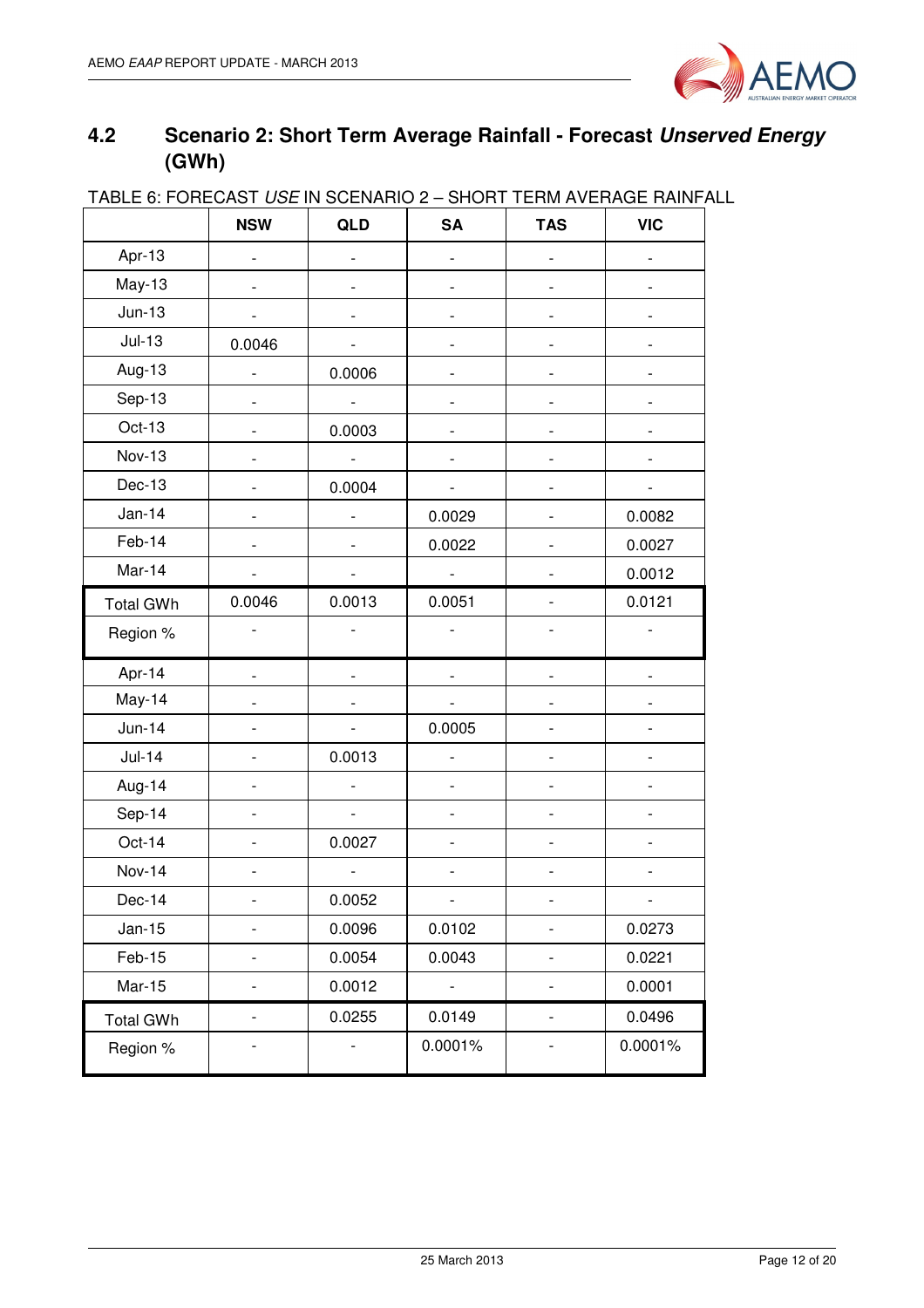

## **4.3 Scenario 3: Long Term Average Rainfall - Forecast Unserved Energy (GWh)**

| <b>INDEE 7.1 OFTEDAD FOUL IN OULIVALITY J</b> | <b>NSW</b>               | QLD                      | <b>SA</b>                | <b>TAS</b> | $\sim$ LONG TERM AVERAGE LIAIN F<br><b>VIC</b> |
|-----------------------------------------------|--------------------------|--------------------------|--------------------------|------------|------------------------------------------------|
| Apr-13                                        | $\overline{\phantom{0}}$ | -                        | $\overline{\phantom{0}}$ |            |                                                |
| May-13                                        |                          |                          | $\qquad \qquad -$        |            |                                                |
| $Jun-13$                                      |                          | $\overline{a}$           | $\overline{\phantom{0}}$ |            |                                                |
| $Jul-13$                                      | 0.0051                   |                          |                          |            |                                                |
| Aug-13                                        |                          | 0.0005                   | -                        |            |                                                |
| Sep-13                                        |                          |                          |                          |            |                                                |
| Oct-13                                        |                          | 0.0003                   |                          |            |                                                |
| <b>Nov-13</b>                                 |                          |                          |                          |            |                                                |
| $Dec-13$                                      |                          | 0.0003                   |                          |            |                                                |
| $Jan-14$                                      |                          |                          | 0.0023                   |            | 0.0057                                         |
| Feb-14                                        |                          |                          | 0.0022                   |            | 0.0026                                         |
| Mar-14                                        |                          |                          | $\overline{\phantom{a}}$ |            | 0.0012                                         |
| <b>Total GWh</b>                              | 0.0051                   | 0.0011                   | 0.0045                   |            | 0.0095                                         |
| Region %                                      | $\overline{\phantom{0}}$ | $\overline{\phantom{0}}$ | $\overline{\phantom{0}}$ |            |                                                |
| Apr-14                                        |                          |                          |                          |            |                                                |
| May-14                                        |                          |                          |                          |            |                                                |
| $Jun-14$                                      |                          |                          | 0.0005                   |            |                                                |
| $Jul-14$                                      |                          | 0.0013                   | $\overline{a}$           |            |                                                |
| Aug-14                                        |                          |                          |                          |            |                                                |
| Sep-14                                        |                          |                          |                          |            |                                                |
| Oct-14                                        |                          | 0.0027                   |                          |            |                                                |
| <b>Nov-14</b>                                 |                          | $\overline{a}$           |                          |            |                                                |
| $Dec-14$                                      |                          | 0.0052                   | $\sim$                   |            | $\sim$                                         |
| Jan-15                                        | $\overline{\phantom{0}}$ | 0.0096                   | 0.0100                   |            | 0.0269                                         |
| Feb-15                                        | -                        | 0.0055                   | 0.0043                   |            | 0.0219                                         |
| <b>Mar-15</b>                                 | -                        | 0.0012                   | $\blacksquare$           |            | $\overline{\phantom{a}}$                       |
| <b>Total GWh</b>                              | $\qquad \qquad -$        | 0.0254                   | 0.0148                   |            | 0.0489                                         |
| Region %                                      |                          |                          | 0.0001%                  |            | 0.0001%                                        |

#### TABLE 7: FORECAST USE IN SCENARIO 3 – LONG TERM AVERAGE RAINFALL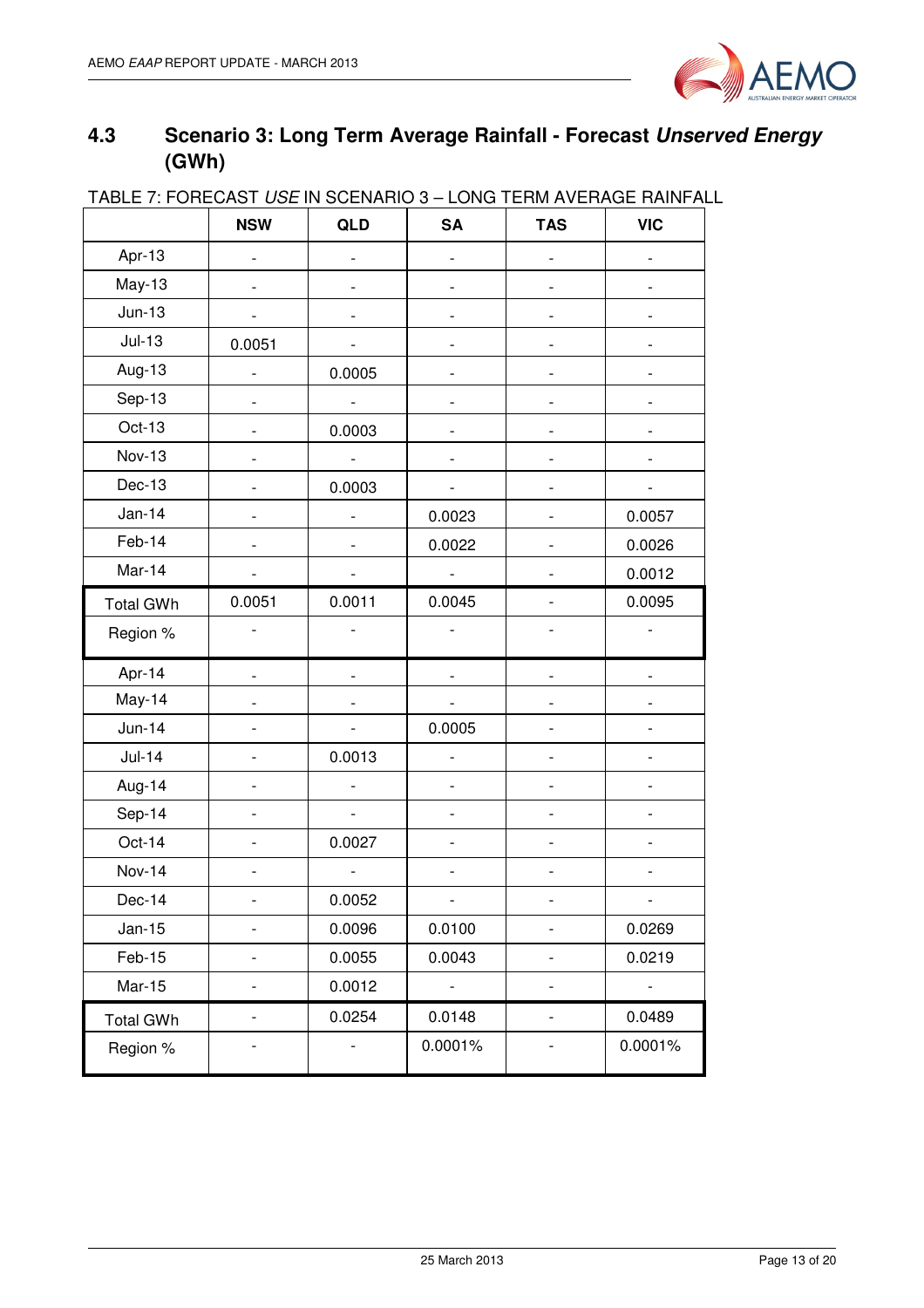

### **4.4 FORECAST MONTHLY ENERGY GENERATION ON NEM-WIDE BASIS**

TABLE 8: FORECAST MONTHLY ENERGY GENERATION ON NEM-WIDE BASIS

|                  | <b>Low Rainfall</b> | <b>Short-Term Average</b><br>Rainfall | <b>Long-Term Average</b><br>Rainfall |
|------------------|---------------------|---------------------------------------|--------------------------------------|
| Apr-13           | 15418               | 15398                                 | 15400                                |
| $May-13$         | 16877               | 16881                                 | 16863                                |
| $Jun-13$         | 16859               | 16873                                 | 16867                                |
| $Jul-13$         | 17903               | 17937                                 | 17923                                |
| Aug-13           | 17344               | 17351                                 | 17333                                |
| Sep-13           | 15718               | 15738                                 | 15724                                |
| Oct-13           | 16155               | 16157                                 | 16135                                |
| <b>Nov-13</b>    | 16024               | 16060                                 | 16011                                |
| $Dec-13$         | 16636               | 16630                                 | 16648                                |
| Jan-14           | 17718               | 17762                                 | 17741                                |
| Feb-14           | 16043               | 16055                                 | 16020                                |
| Mar-14           | 17108               | 17130                                 | 17107                                |
| <b>Total GWh</b> | 199805              | 199975                                | 199771                               |
| Anr-14           | 15658               | 15661                                 | 15648                                |
| $May-14$         | 17130               | 17147                                 | 17100                                |
| $Jun-14$         | 17063               | 17118                                 | 17084                                |
| $Jul-14$         | 18384               | 18388                                 | 18380                                |
| Aug-14           | 17703               | 17723                                 | 17708                                |
| Sep-14           | 16174               | 16174                                 | 16184                                |
| $Oct-14$         | 16551               | 16561                                 | 16541                                |
| <b>Nov-14</b>    | 16265               | 16302                                 | 16276                                |
| Dec-14           | 17061               | 17069                                 | 17085                                |
| Jan-15           | 18156               | 18167                                 | 18144                                |
| Feb-15           | 16478               | 16451                                 | 16470                                |
| <b>Mar-15</b>    | 17525               | 17525                                 | 17536                                |
| <b>Total GWh</b> | 204150              | 204285                                | 204157                               |

#### **4.5 USE Distributions**

The USE distribution graphs are used to show how many EAAP simulation studies (Monte Carlo iterations) exceeded a given USE level. The USE values are expressed as a percentage of regional energy. This is to allow easier reference to the Reliability Panel standard of 0.002% USE.

Separate graphs are presented for the 10% and 50% POE simulations.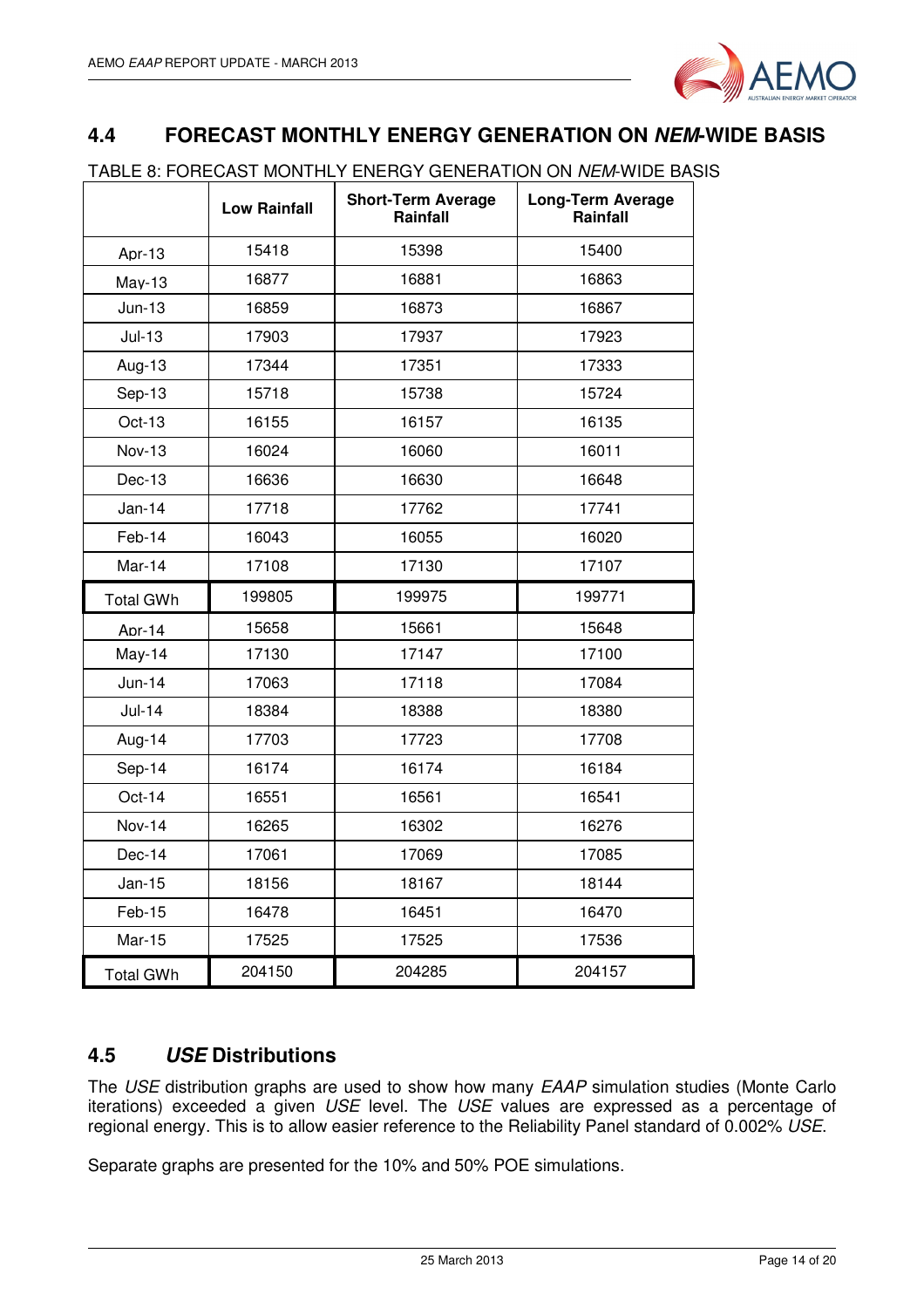



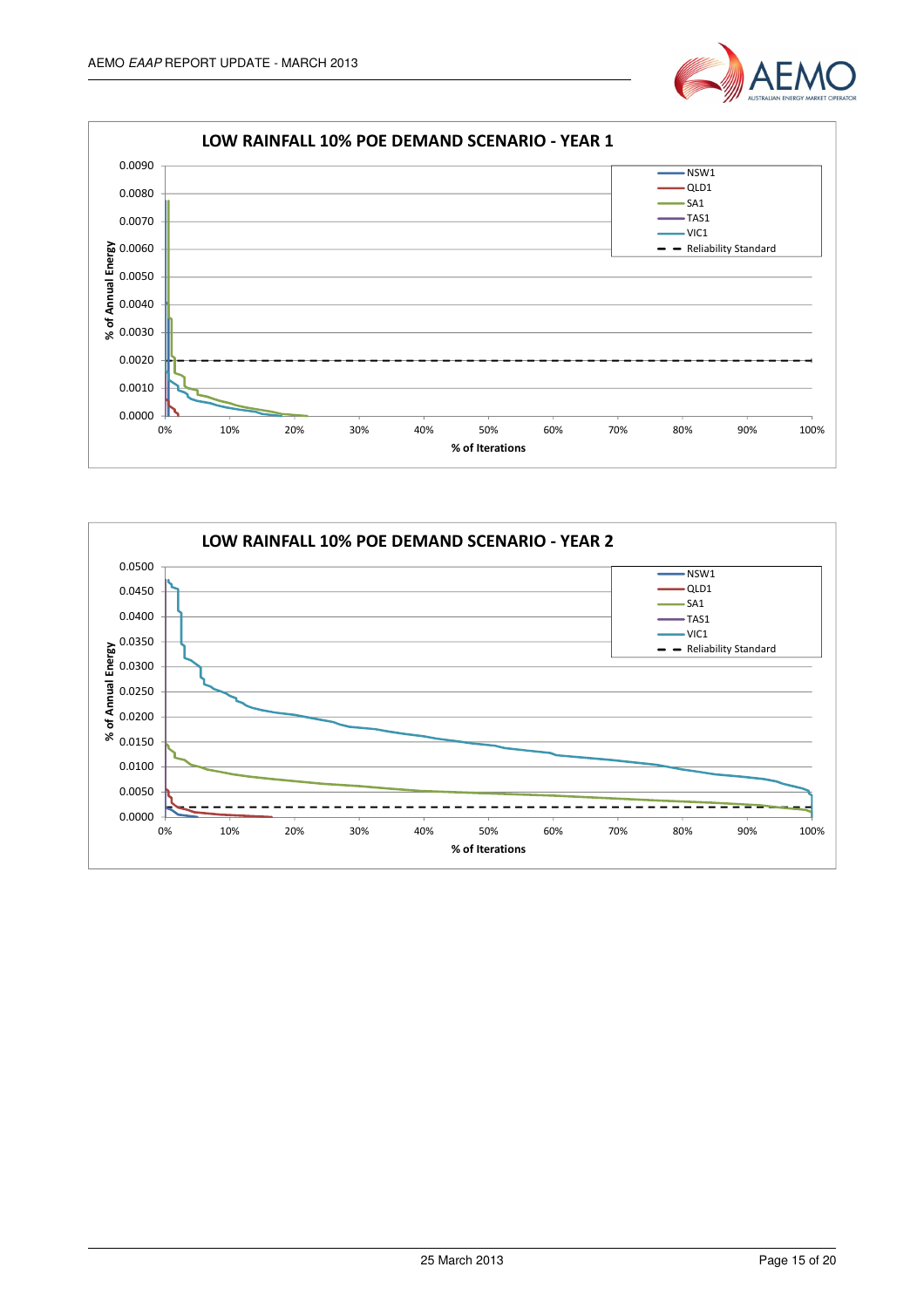



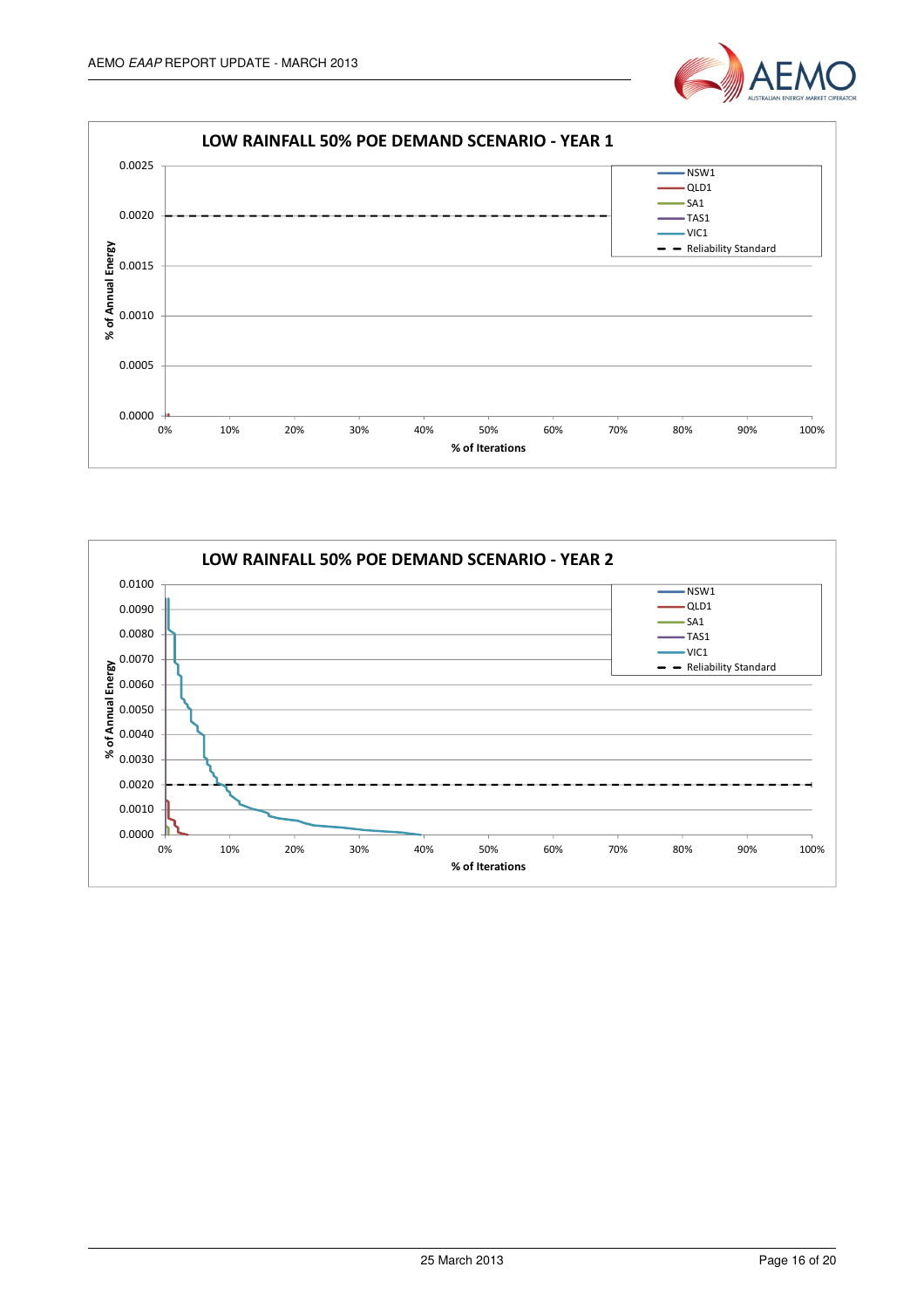



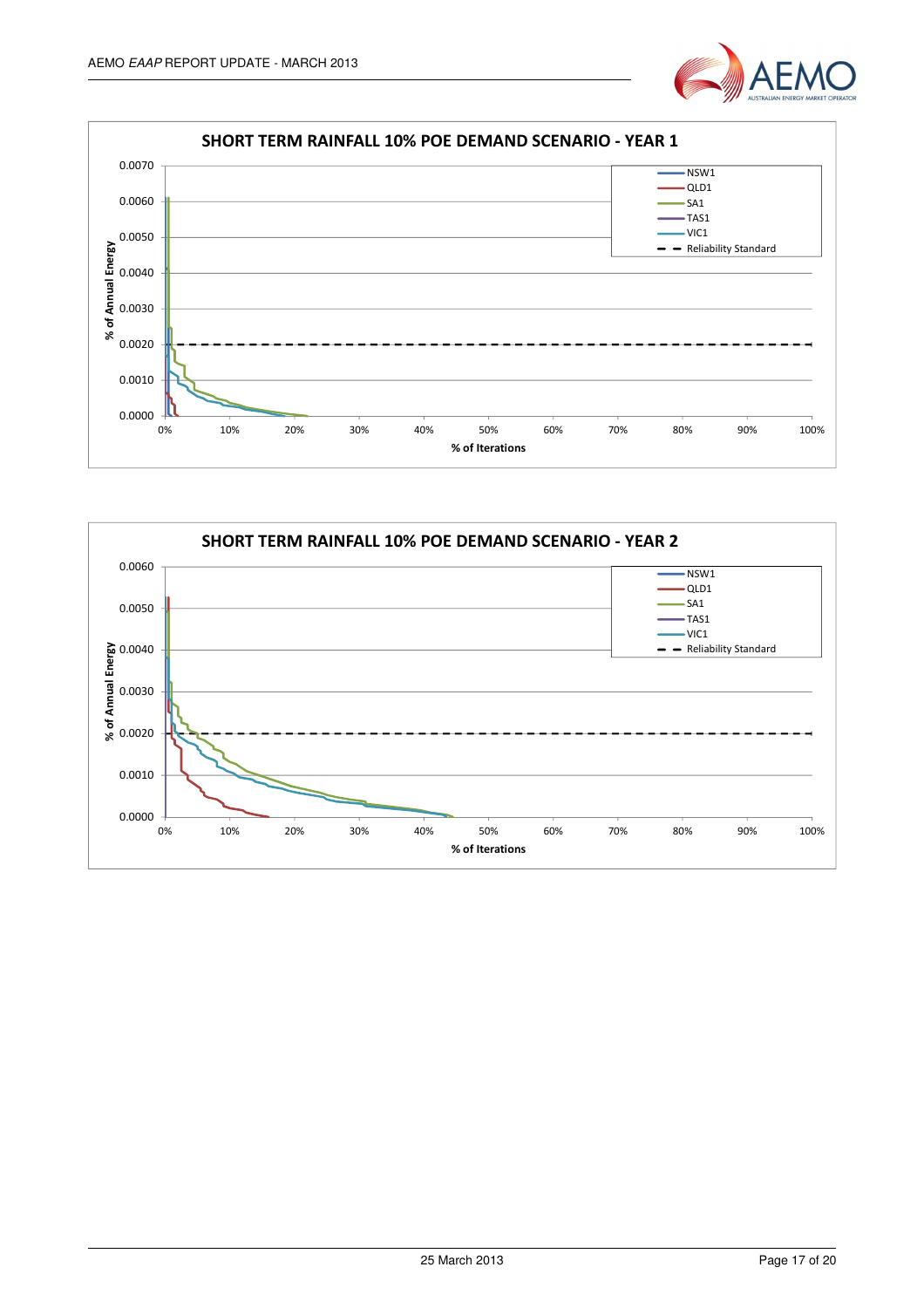



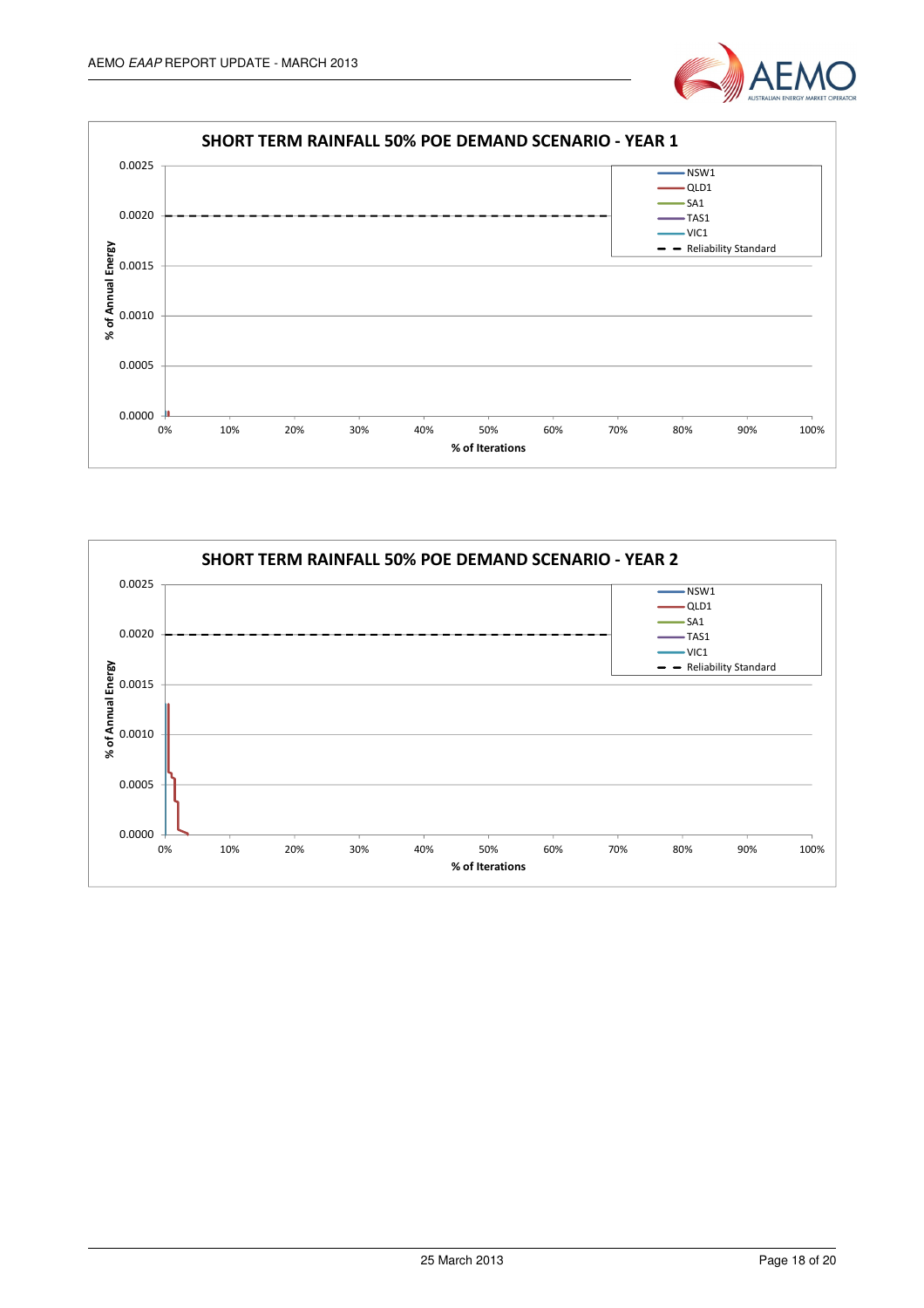